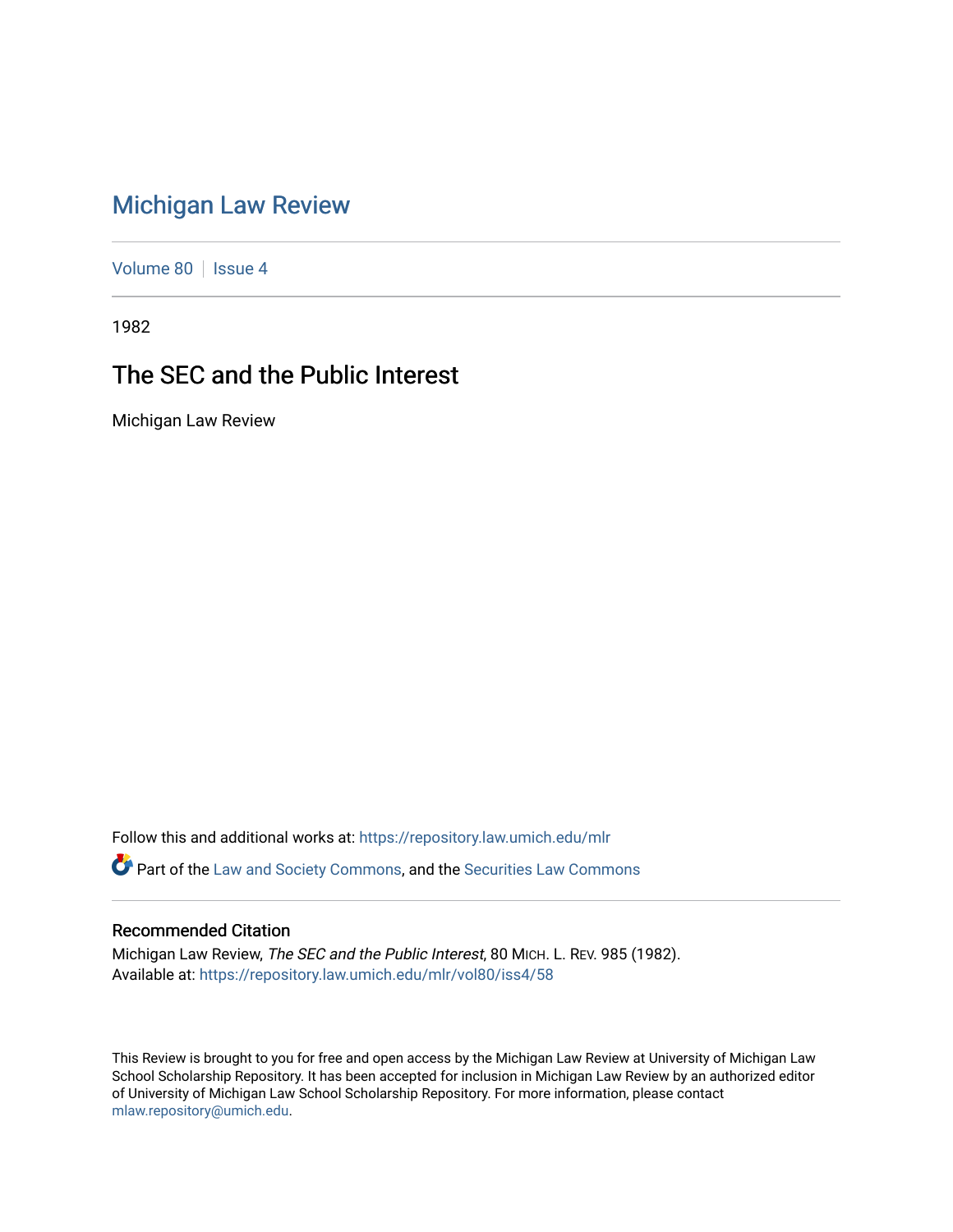THE SEC AND THE PUBLIC INTEREST. By *Susan M. Phillips* and *J. Richard Zecher.* Cambridge, Mass.: MIT Press. 1981. Pp. ix, 120. \$22.50.

Although the federal government has heavily regulated the securities industry for nearly fifty years, commentators are still unable to agree whether its regulatory program has actually aided investors. The Securities and Exchange Commission's (SEC) successful deregulation of the New York Stock Exchange's (NYSE) fixed commission rates stands in marked contrast to its failure to provide any clear goals for the development of a national securities market. 1 And the SEC's corporate disclosure system continues to expand despite studies indicating that the costly disclosure requirements produce little or no benefits. In *The SEC and the Public Interest,* Susan Phillips and J. Richard Zecher use economic theories of regulation to explain why the SEC's efforts have produced these mixed results. They conclude that the SEC is best viewed as a broker balancing out the strongly competing groups in the securities industry. The book's extensive reliance on economic theory and empirical data will deter many readers, but those interested in regulatory theory or the intricacies of the regulatory process will gain some insight into the forces influencing the SEC and other regulatory agencies.

After reviewing the historical development of the SEC and the premises on which it was founded, Phillips and Zecher describe two economic theories of regulation that underlie most of their analysis. The "market failure" theory suggests that failures within or devia-

<sup>5.</sup> *Corporations and Information* is also reviewed by Howell, Book Review, 67 A.B.A.J. 618 (1981); Wilson, Book Review, 105 LIB. J. 1626 (1980).

I. Securities Act Amendments of 1975, Pub. L. No. 94-29, 89 Stat. 97 (codified at 15 U.S.C. § 78b (1976)).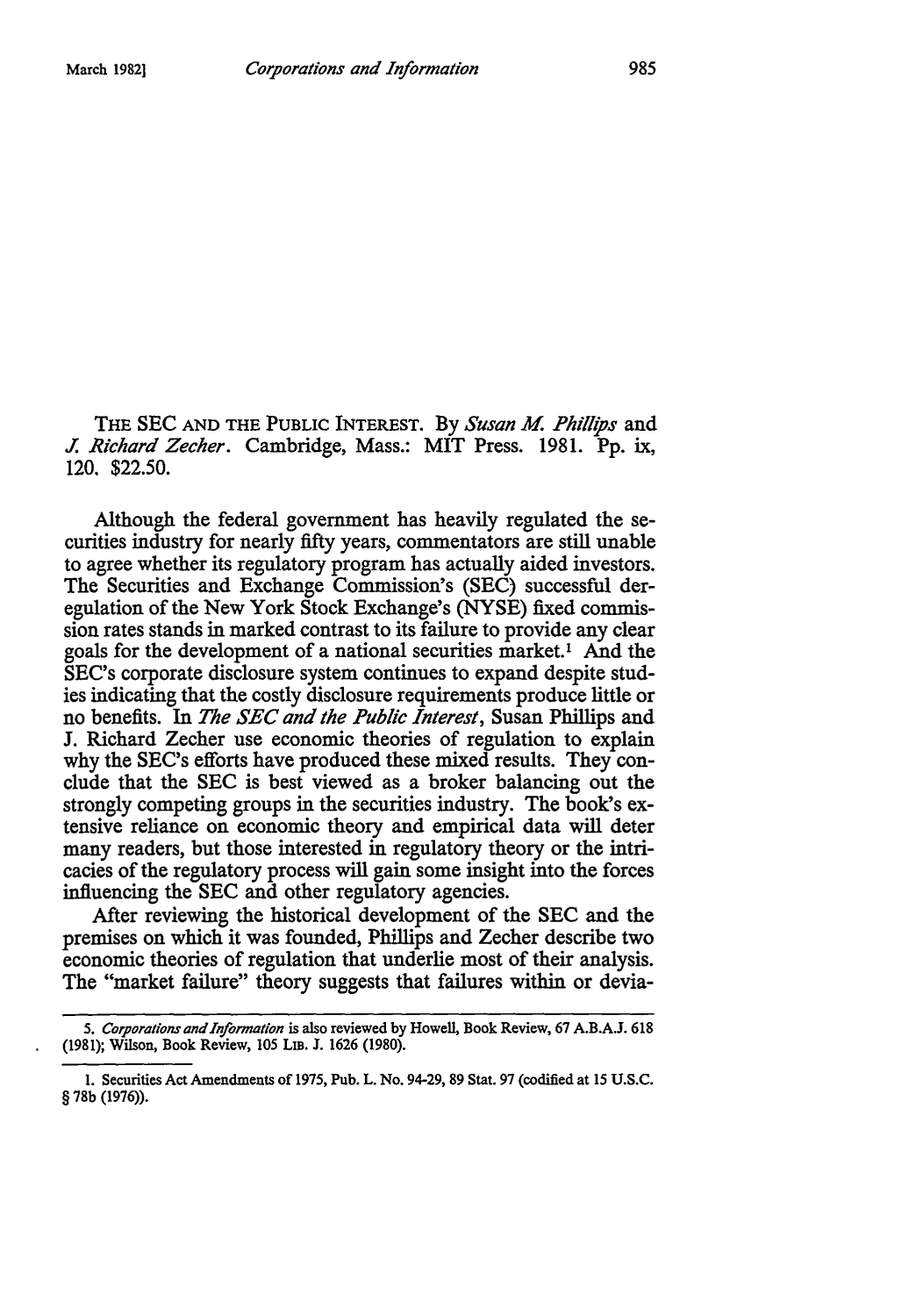tions from a purely competitive marketplace justify regulatory programs that approximate free market solutions (p. 24). Regulatory agencies, market failure theorists argue, should define the market conditions that will serve the public interest, establish regulatory criteria, and conduct ongoing cost-benefit assessments of their programs. Many of these programs, however, have not worked as intended, and economists have turned to a second regulatory theory - "public choice" - to explain why well-intentioned and welldesigned regulatory efforts might fail.

The public choice theory posits that every regulatory action reallocates resources: some sectors of the economy gain while others bear a "regulatory tax." The regulatory agency, this theory holds, seeks to maximize support for (or, alternatively, to minimize opposition to) its programs. Because the cost of effectively organizing a diffuse interest group is often high relative to the amount of the regulatory tax, small groups with well-defined economic interests at stake often succeed in imposing such taxes on larger groups. Regulatory managers, therefore, have little incentive to discuss specific, measurable goals or to subject their actions to cost-benefit analysis (pp. 24- 25). The public choice theory also predicts that agencies will impede the formation of opposition groups by obfuscating the regulatory process.

These two theories, Phillips and Zecher believe, can provide a framework for analyzing federal regulation of the securities market. They consider in depth the corporate disclosure system, the deregulation of fixed commission rates, and the development of a national market system for securities. Their analysis indicates that the facially competing theories actually complement each other: Market failure explains why regulations are enacted, and public choice explains why they fail to achieve their stated goals. Ultimately, the authors conclude that the SEC's involvement in each of these three areas is best explained by the public choice theory.

The first regulatory program examined  $-$  corporate disclosure  $$ was based on the market failure theory. Congress enacted the Securities Act of 19332 in response to a perceived market failure in the stock market crash of 1929. It believed that disclosure would allow investors to make informed decisions and protect them from price manipulators and corporate mismanagement. Phillips and Zecher, however, question whether the abuses were as widespread or harmful as Congress and the public believed (pp. 28, 36). Using efficient pricing of securities as the measure of the "public interest," for example, the authors argue that insider trading moves prices to a new equilibrium level that could offset price manipulation (p. 36). The

<sup>2. 15</sup> U.S.C. § 77a (1976 & Supp. IV 1980).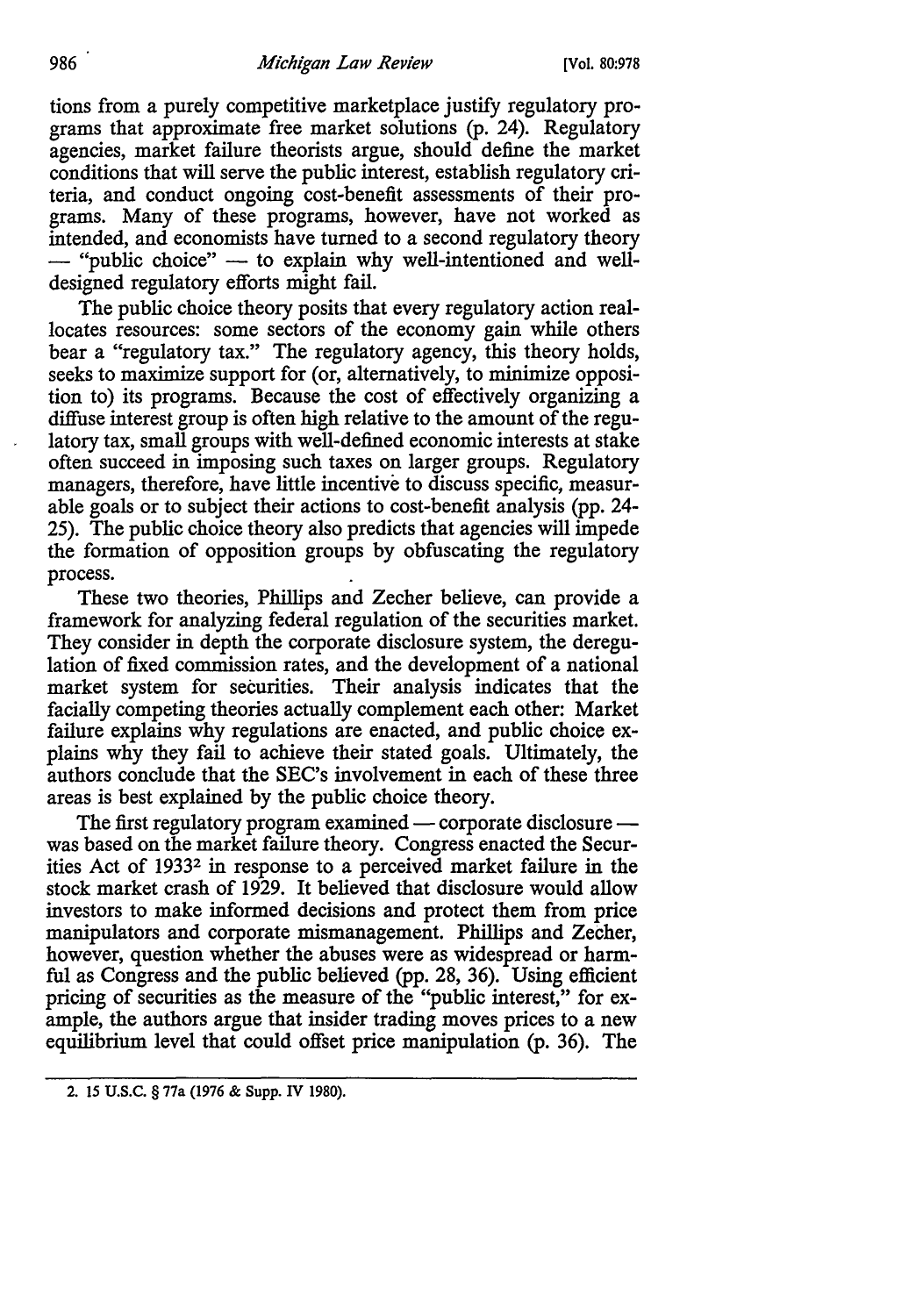unfairness to investors without inside information is basically ignored.

The authors then attempt to document and explain the failure of disclosure requirements. Their review of pricing efficiency reveals that disclosure has not significantly improved the pricing of securities. They also estimate that corporations spend about a billion dollars annually to comply with the disclosure requirements. Because they conclude that disclosure fails any rational cost-benefit test, they tum to the public choice theory to explain why the requirements encounter little organized resistance. Their explanation is straightforward: Securities lawyers and accountants who prepare disclosure documents and analysts who receive them free are relatively small, well-organized groups that benefit from the current system. But the corporations and investors that pay for the system are either ignorant of the burden or unbothered by it.

Phillips and Zecher again rely on the public choice theory to analyze the SEC's role in the successful deregulation of the NYSE's fixed commission rates. They use the Stigler-Peltzman model of public regulation3 to develop hypotheses regarding wealth transfers between competing groups and the relative responsiveness of the SEC in allowing rate changes caused by increases in production costs or shifts in demand. The hypotheses are tested using empirical data on brokerage costs for transactions of various sizes and the shifts in market composition caused by the increased importance of institutional investors. Since many of the hypotheses tested have little practical relevance to the SEC, it is unclear whether the authors seek primarily to explain the SEC's actions or to test the validity of the underlying economic theory of regulation.

Fixed commission rates, Phillips and Zecher claim, benefited small groups of brokers and exacted a small regulatory tax from all investors. As institutional investors, who were paying an increasingly large regulatory tax, grew in importance, and as the Justice Department and Congress pressured the SEC to deregulate commission rates, the SEC slowly abandoned its support for the NYSE brokers, first by allowing some lower commission rates for large transactions and eventually by full deregulation. The success of the deregulatory effort despite strong opposition by the NYSE undermines the popular notion that regulatory agencies are captives of the industries they regulate. Rather, under the public choice theory, the regulator as broker will permit shifts in programs when competing groups can effectively oppose the current beneficiaries of regulation.

Although the authors offer a public choice explanation for the SEC's success in deregulation, the market failure theory could also

<sup>3.</sup> *See* Peltzman, *Toward a More General Theory of Regulation,* 19 J.L. & EcoN. 211, 213- 22 (1976).